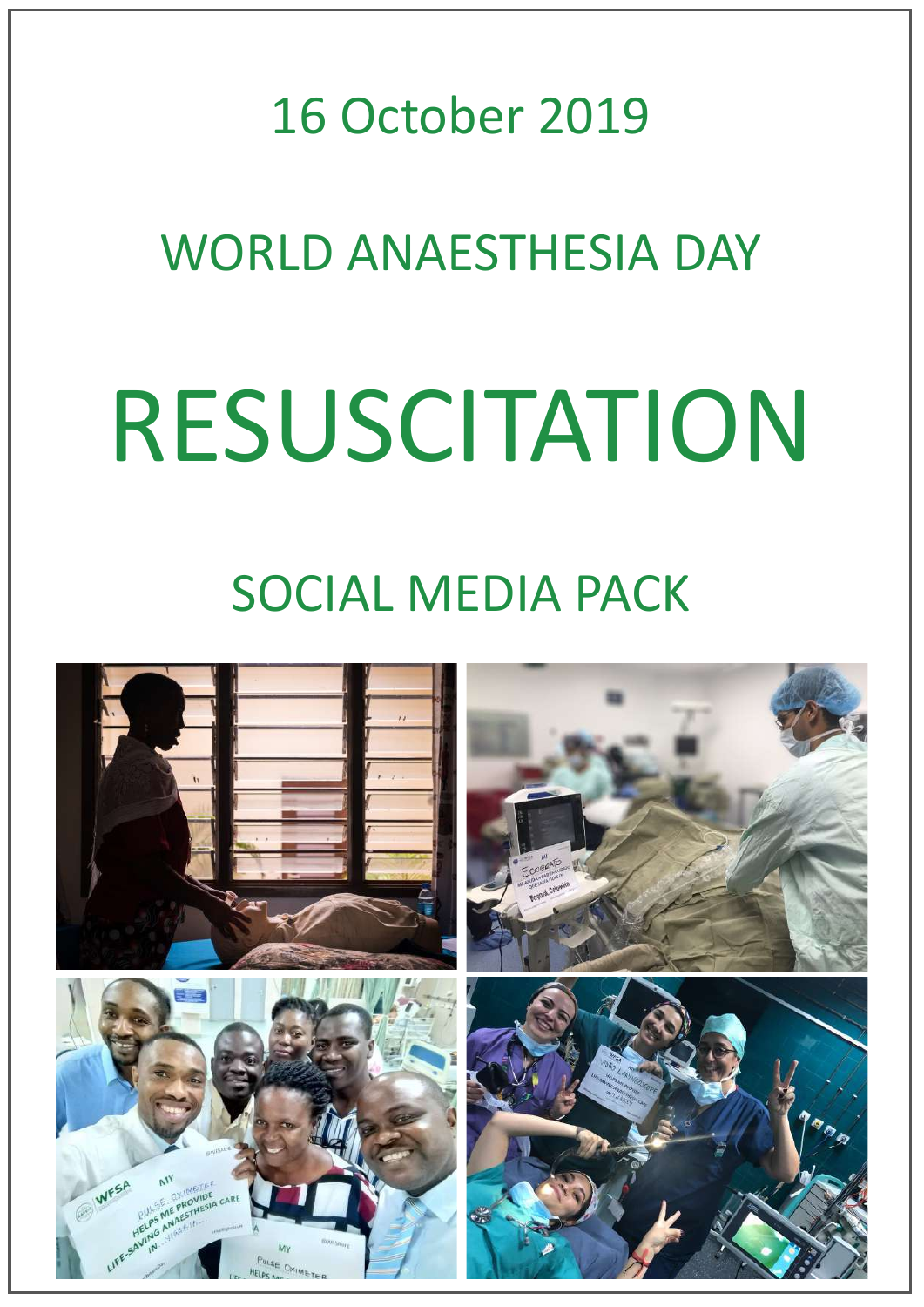### CONTENTS OF THIS TOOLKIT

- Page 3—What is this campaign about?
- Page 4—On the day
- Page 5—Examples of actions
- Page 6—Your printable poster
- Page 7—Example printable poster
- Page 8—Other actions you can take

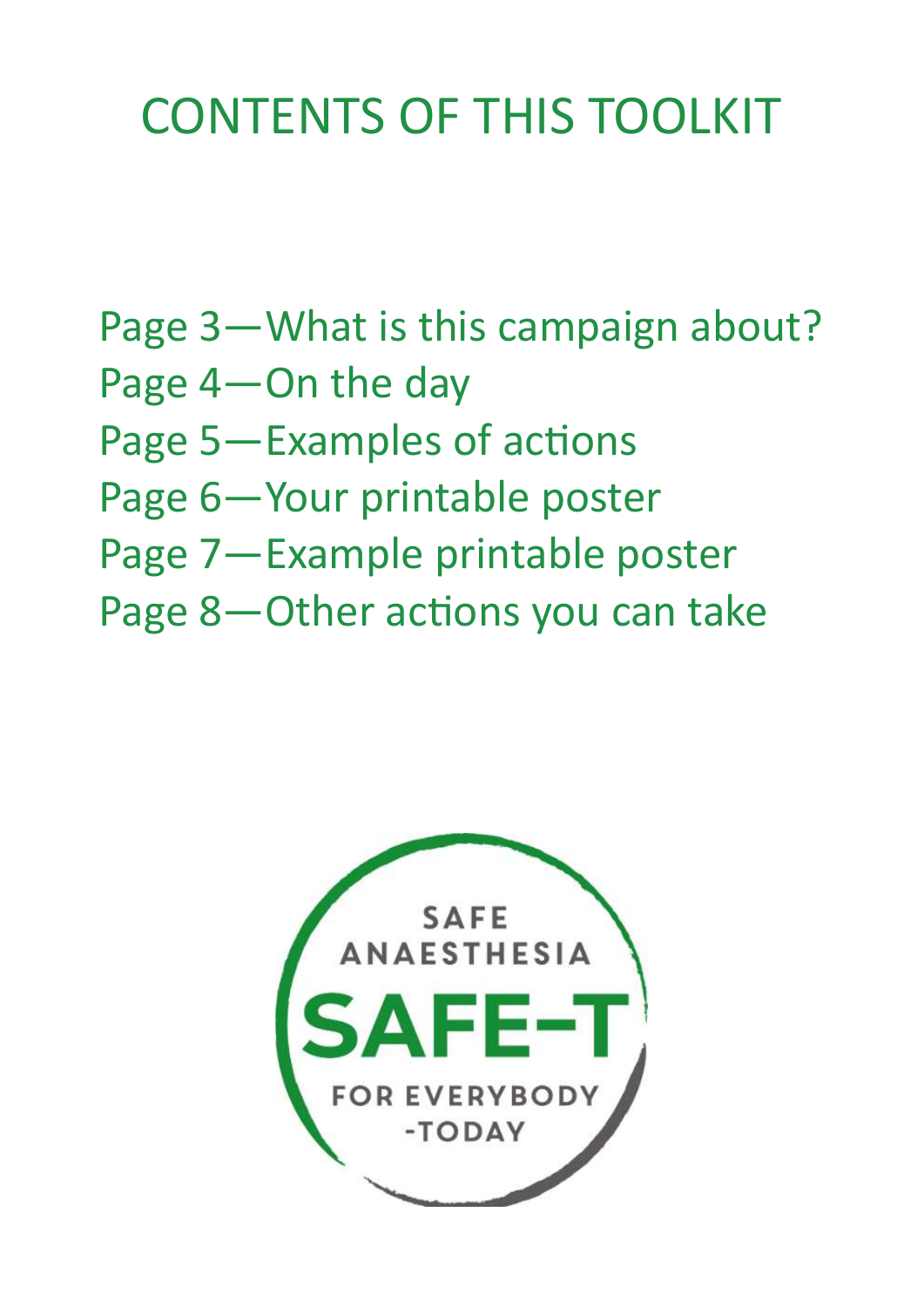### WHAT IS THIS CAMPAIGN ABOUT?

Anaesthesiologists around the world play a crucial role in resuscitation and airway management is a key part of what anaesthesiologists do from paediatric to adult care.

16th of October is World Anaesthesia Day, and is also World Restart a Heart Day

This World Anaesthesia Day, the WFSA is joining with the [International Liaison Committee on Resuscitation \(ILCOR\),](https://www.ilcor.org/home/) the European Resuscitation Council and their World Restart a Heart Day campaign, to raise awareness about the crucial role of anaesthesiologists in resuscitation.

The mottos for World Restart a Heart Day are "All citizens of the world can save a life!", CHECK - CALL - COMPRESS, and "all that is needed is two hands."

The WHO-[WFSA International Standards for a Safe Practice of](https://link.springer.com/epdf/10.1007/s12630-018-1111-5?shared_access_token=KVc7bNLPtgjsi6WPf3zid_e4RwlQNchNByi7wbcMAY7ppz5smjzBY6ja3vtSxHkfSCnG7VYzgVCqbBDDIZT5gsNjmLM8DqPuD8-rXeMGx9ebRBCDiiXkZez5najiDPGr_oMEIJe2os54Bv_bxg5Sk-J20ydZ5L3ItSNUsdr4t68%3D)  [Anaesthesia](https://link.springer.com/epdf/10.1007/s12630-018-1111-5?shared_access_token=KVc7bNLPtgjsi6WPf3zid_e4RwlQNchNByi7wbcMAY7ppz5smjzBY6ja3vtSxHkfSCnG7VYzgVCqbBDDIZT5gsNjmLM8DqPuD8-rXeMGx9ebRBCDiiXkZez5najiDPGr_oMEIJe2os54Bv_bxg5Sk-J20ydZ5L3ItSNUsdr4t68%3D) highly recommend that emergency resuscitation medication must be immediately available as well as other resuscitation equipment.







#WorldAnaesthesiaDay #WorldRestartAHeart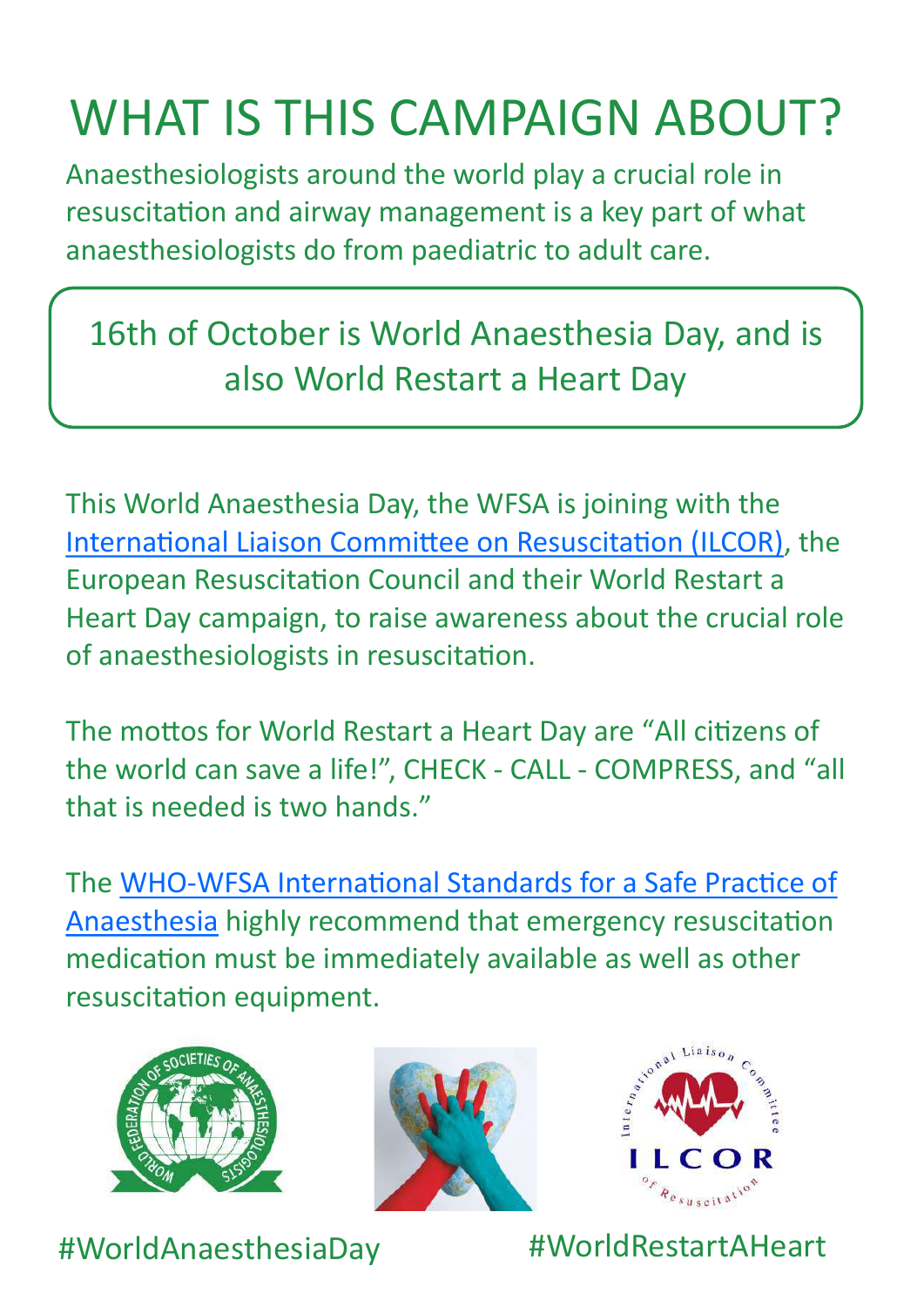#### **ON THE DAY** 16th October

To take part in this campaign, simply print off the poster, fill it in with the name of your country, and take a video or photo of you and your team simulating or teaching resuscitation.

Take a video or photo of you and your team practising resuscitation, whether that is chest compressions to the beat of 'Stayin' Alive' or preparing resuscitation medication. Some suggested actions are available on the next page.





Then share this video or photo with us on social media using the hashtag **#WorldAnaesthesiaDay**

Tweet and share your support with us at @WFSAorg You can also use the following hashtags: #WAD2019 #Resus #WorldRestartAHeart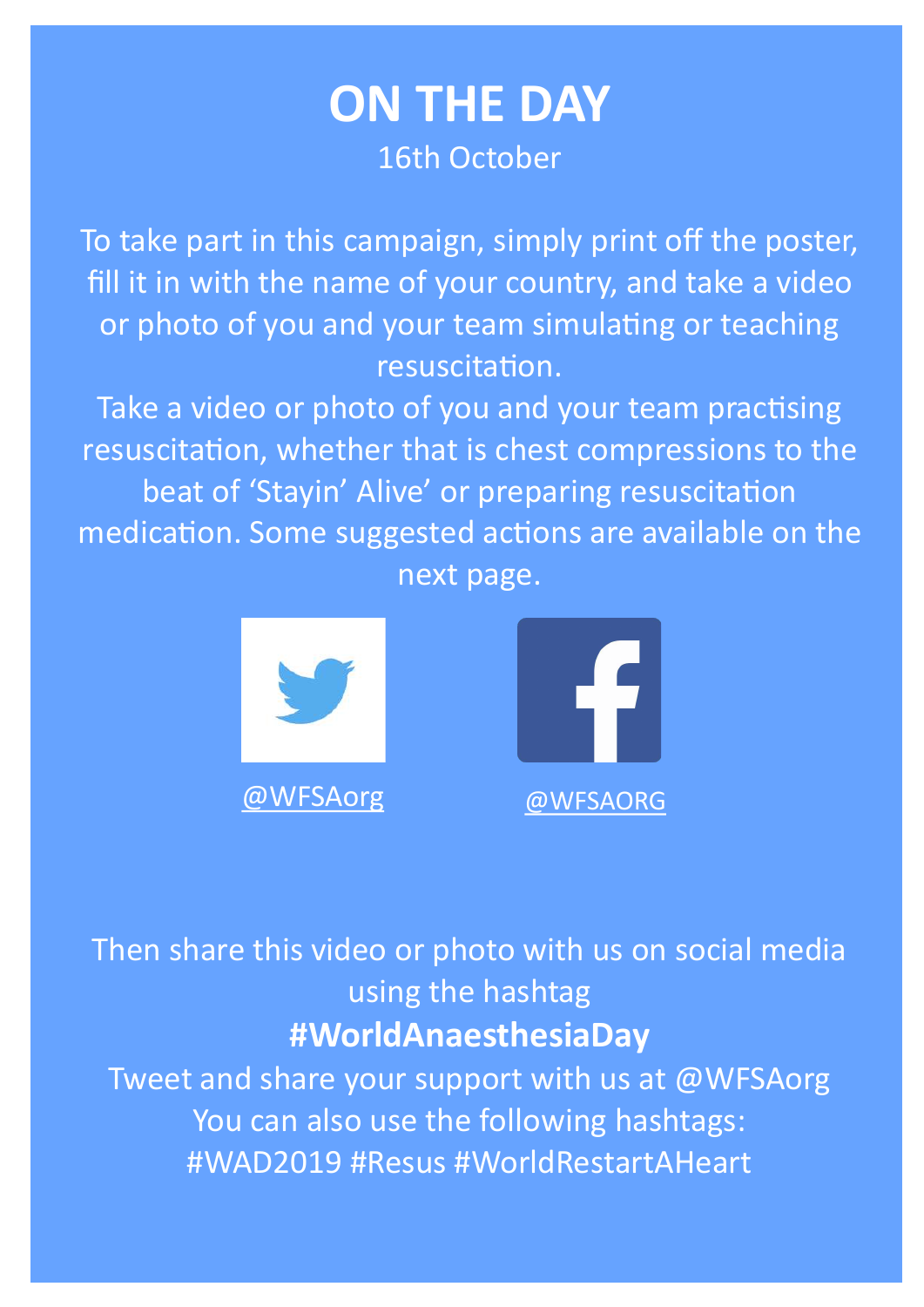### EXAMPLES OF ACTIONS

Have fun and showcase the role of anaesthesiologists in resuscitation.

Send us **photos and videos** of you and your team, with the printed poster, doing some of the suggested actions below:

 performing chest compressions to the music of ['Stayin'](https://youtu.be/I_izvAbhExY?t=42)  [Alive'](https://youtu.be/I_izvAbhExY?t=42) by the Bee Gees, or to songs suggested in this [Buzzfeed article;](https://www.buzzfeednews.com/article/carolinekee/hospital-playlist-best-songs-to-perform-cpr) 



- practising and having fun with airway equipment like an oxygen bag or with a resuscitation trolley;
- practising intubation.



\*\*Please do not share images or videos of patients \*\*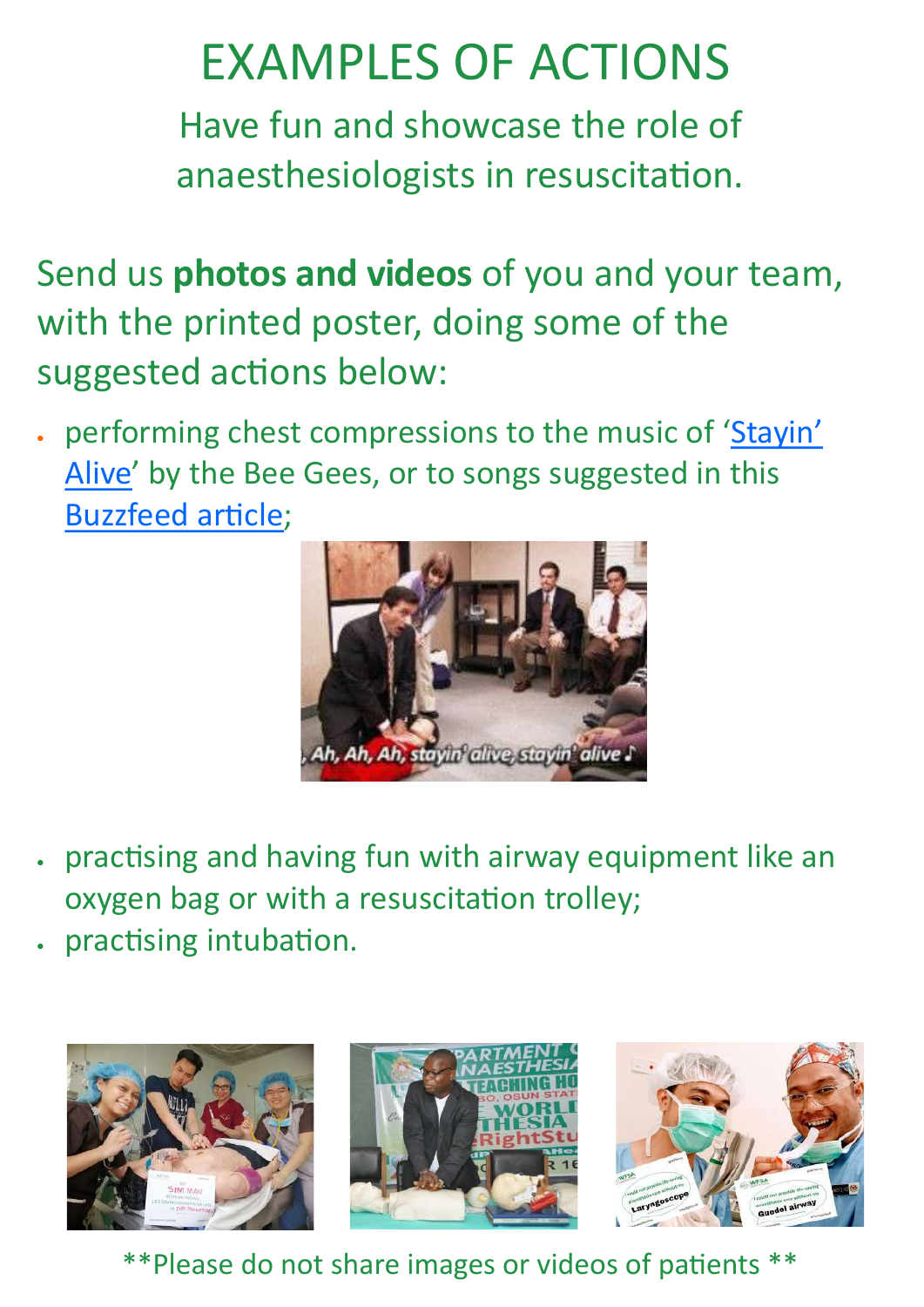







# RESORTESS NESHVESING





#WorldAnaesthesiaDay **@WFSAorg** #WorldRestartAHeart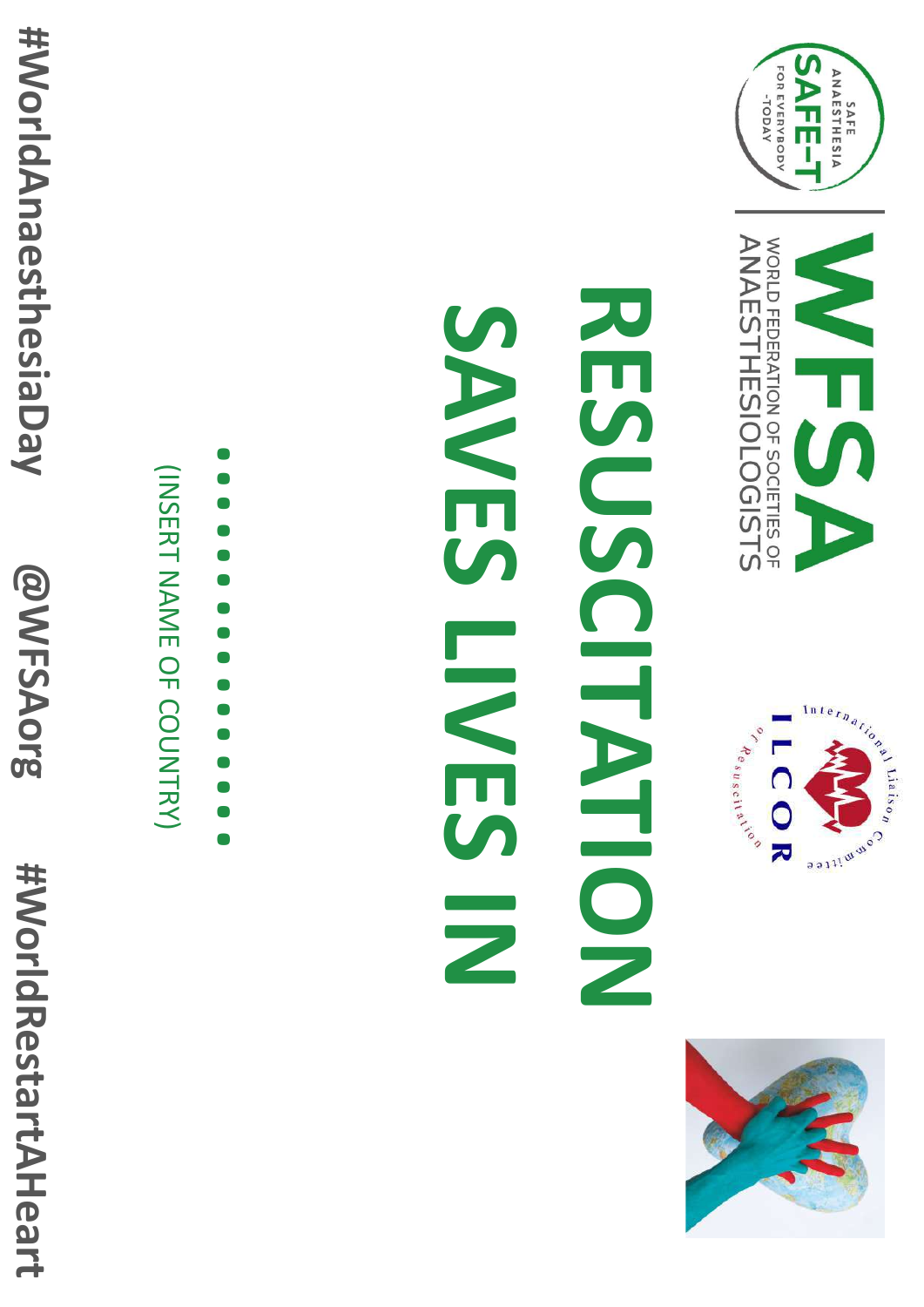







# RESORTHENTIC **SANESHARS**

BANCICASEN

(INSERT NAME OF COUNTRY)

#WorldAnaesthesiaDay

@WFSAorg

#WorldRestartAHeart





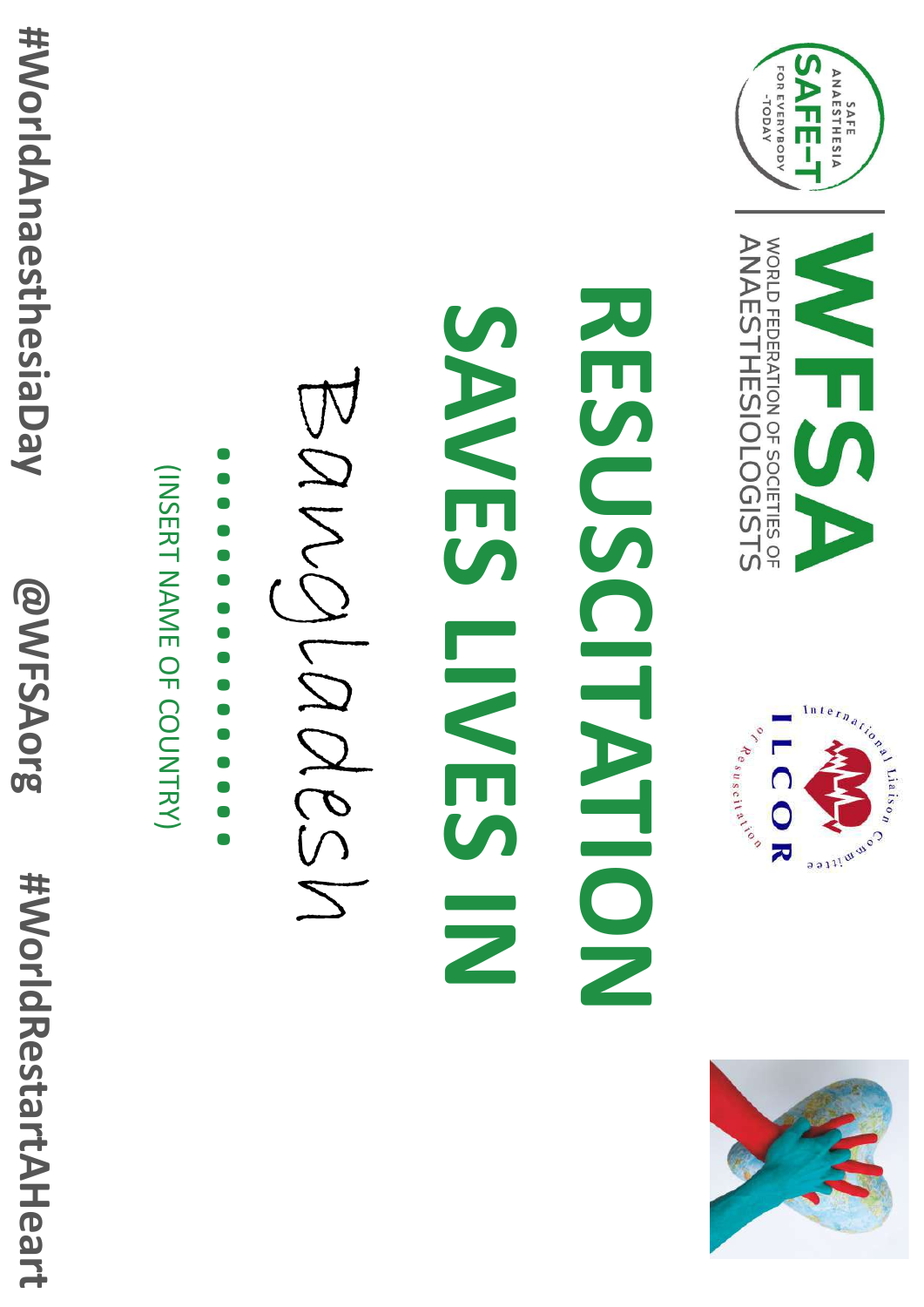### EXAMPLE TWEETS

- High-quality CPR enhances patient survival by three to four times #WorldAnaesthesiaDay #WorldRestartAHeart @WFSAorg
- When a cardiac arrest happens that individual automatically becomes the sickest person in the whole hospital, needing more #patientcare #WorldAnaesthesiaDay #WorldRestartAHeart @WFSAorg
- 18.6m preventable early deaths worldwide due to lack of safe, affordable anaesthesia care #SafeAnaesthesia & #SafeSurgery are essential to reducing death and disability worldwide. #WorldAnaesthesiaDay #WorldRestartAHeart @WFSAorg
- Investing in #UHC makes financial sense: every \$1 spent on essential #surgicalcare results in \$10 return on investment #WorldAnaesthesiaDay #WorldRestartAHeart @WFSAorg
- There cannot be #UHC without improving access to SAFE surgical services. Evidence shows there are critically low numbers of anaesthesia providers in many parts of the world. [www.wfsahq.org/workforcemap](https://www.wfsahq.org/workforce-map) @WFSAorg #WorldAnaesthesiaDay #WorldRestartAHeart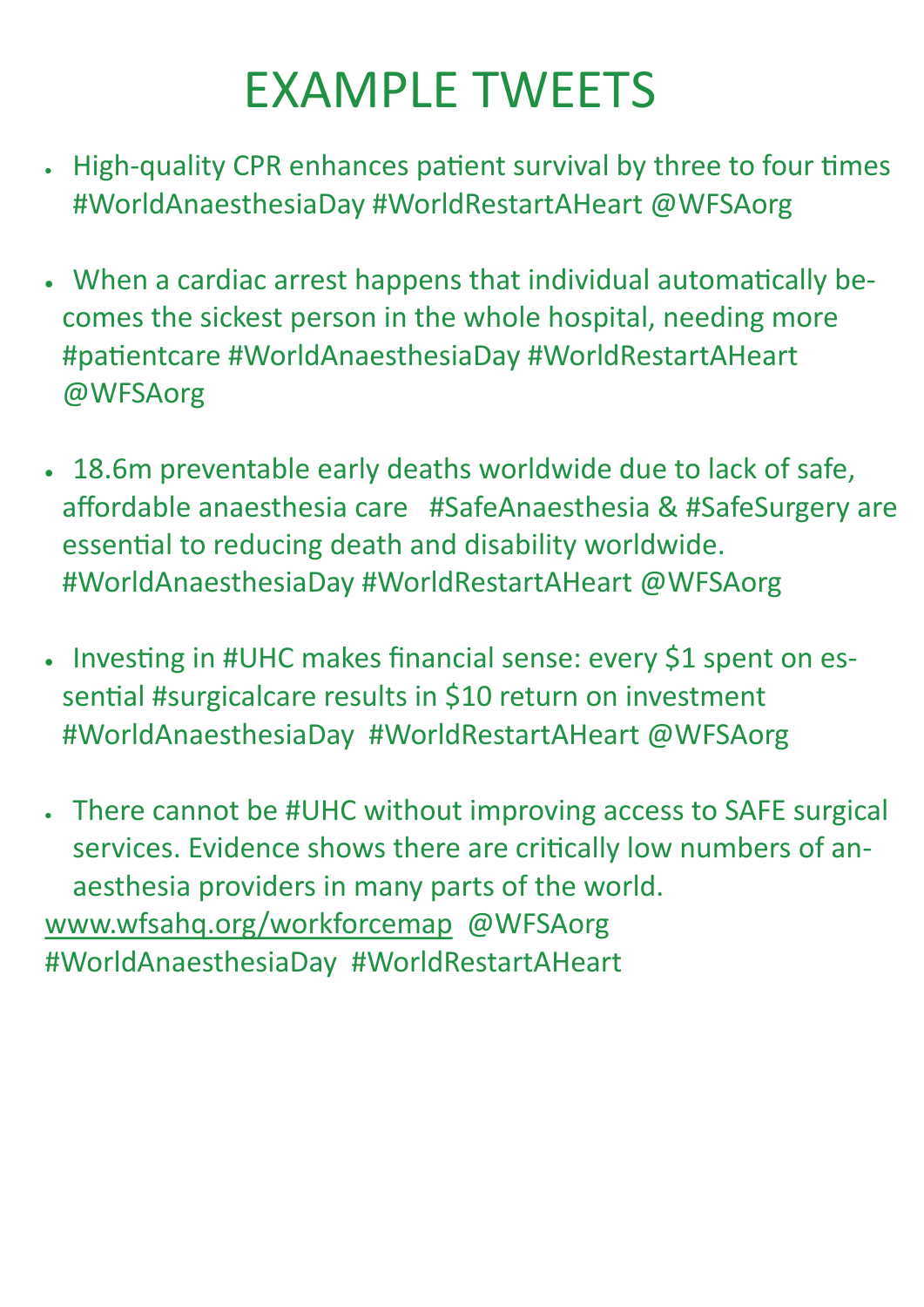### OTHER ACTIONS

### Read and learn

You can take a look at the educational materials on resuscitation, airway management, drugs, equipment and patient monitoring on WFSA's [Virtual Library](https://www.wfsahq.org/component/mijosearch/search?query=resuscitation)

### Encourage colleagues to get involved

Share this information pack with your anaesthesia colleagues and get them involved in World Anaesthesia Day 2019!

### Find out more from ILCOR

ILCOR also has lots of important materials. You can also take a look at the ILCOR website for more information on the [World Restart a Heart Day campaign—m](https://www.ilcor.org/world-restart-a-heart-2019/)aterials can be downloaded in many different languages.